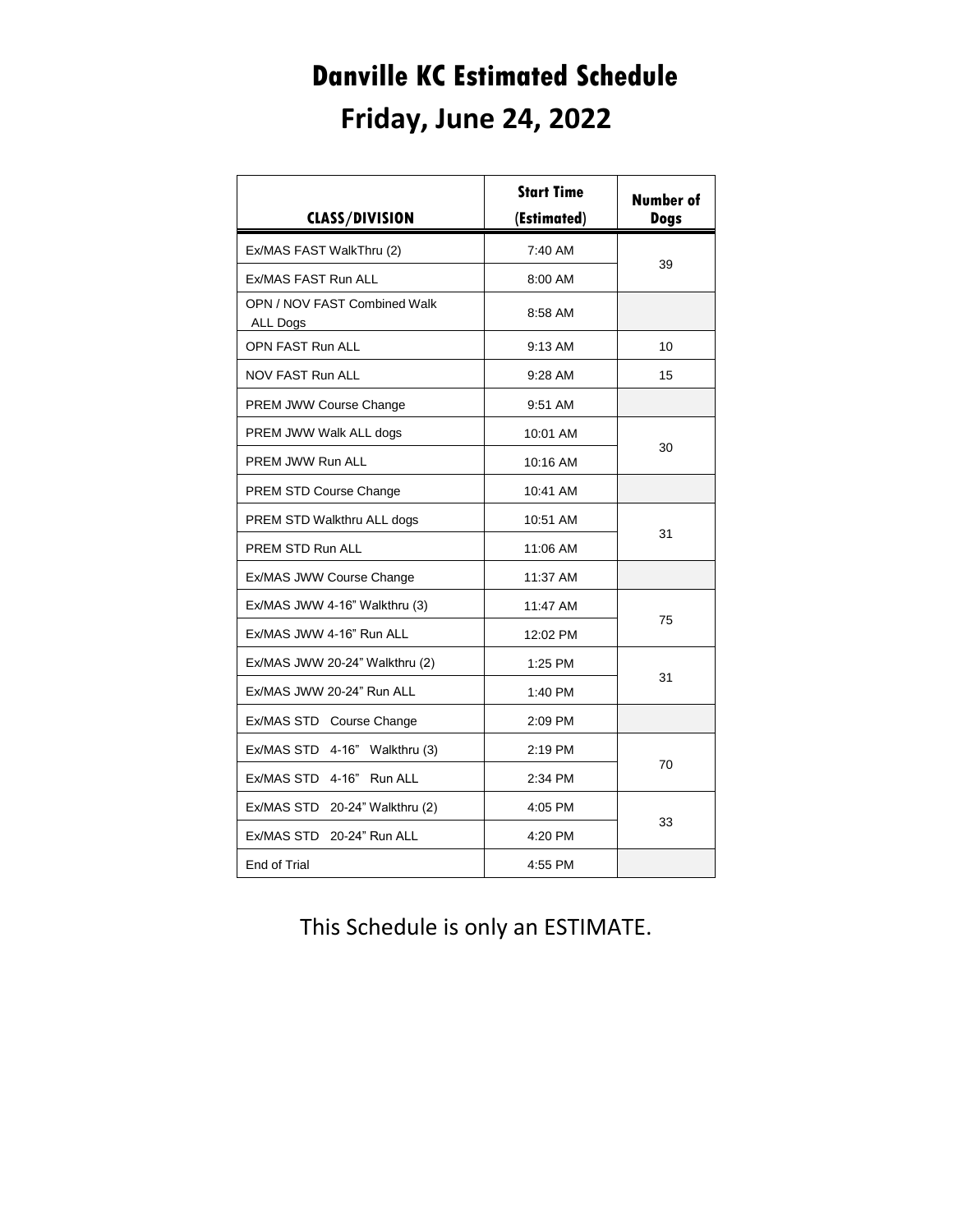## **Danville KC Estimated Schedule Saturday, June 25, 2022**

| <b>CLASS/DIVISION</b>            | <b>Start Time</b><br>(Estimated) | <b>Number of</b><br>Dogs |
|----------------------------------|----------------------------------|--------------------------|
| <b>T2B Walk (2)</b>              | 7:40 AM                          | 58                       |
| T2B Run ALL                      | 8:00 AM                          |                          |
| Ex/MAS JWW Course Change         | 9:07 AM                          |                          |
| Ex/MAS JWW 24-20" Walkthru (2)   | 9:17 AM                          | 28                       |
| Ex/MAS JWW 24-20" Run ALL        | 9:32 AM                          |                          |
| Ex/MAS JWW 16-4" Walkthru<br>(3) | 9:58 AM                          | 77                       |
| Ex/MAS JWW 16-4" Run All         | 10:13 AM                         |                          |
| Ex/MAS STD Course Change         | 11:38 AM                         |                          |
| Ex/MAS STD 24-20" Walkthru (2)   | 11:48 AM                         |                          |
| Ex/MAS STD 24-20" Run ALL        | 12:03 PM                         | 28                       |
| Ex/MAS STD 16-4" Walkthru (3)    | 12:34 PM                         | 72                       |
| Ex/MAS STD 16-4" Run ALL         | 12:49 PM                         |                          |
| Open JWW Course Change           | 2:22 PM                          |                          |
| Open JWW Briefing/Walkthru       | 2:32 PM                          | 17                       |
| Open JWW Run All                 | 2:47 PM                          |                          |
| Open STD Course Change           | 3:04 PM                          |                          |
| Open STD Briefing/Walkthru       | 3:14 PM                          | 12                       |
| Open STD Run All                 | 3:29 PM                          |                          |
| Novice JWW Course Change         | 3:45 PM                          |                          |
| Novice JWW Briefing/Walkthru     | 3:55 PM                          | 23                       |
| Novice JWW Run All               | 4:10 PM                          |                          |
| Novice STD Course Change         | 4:33 PM                          |                          |
| Novice STD Briefing/Walkthru     | 4:43 PM                          | 27                       |
| Novice STD Run All               | 4:58 PM                          |                          |
| End of Trial                     | 5:34 PM                          |                          |

This Schedule is only an ESTIMATE.